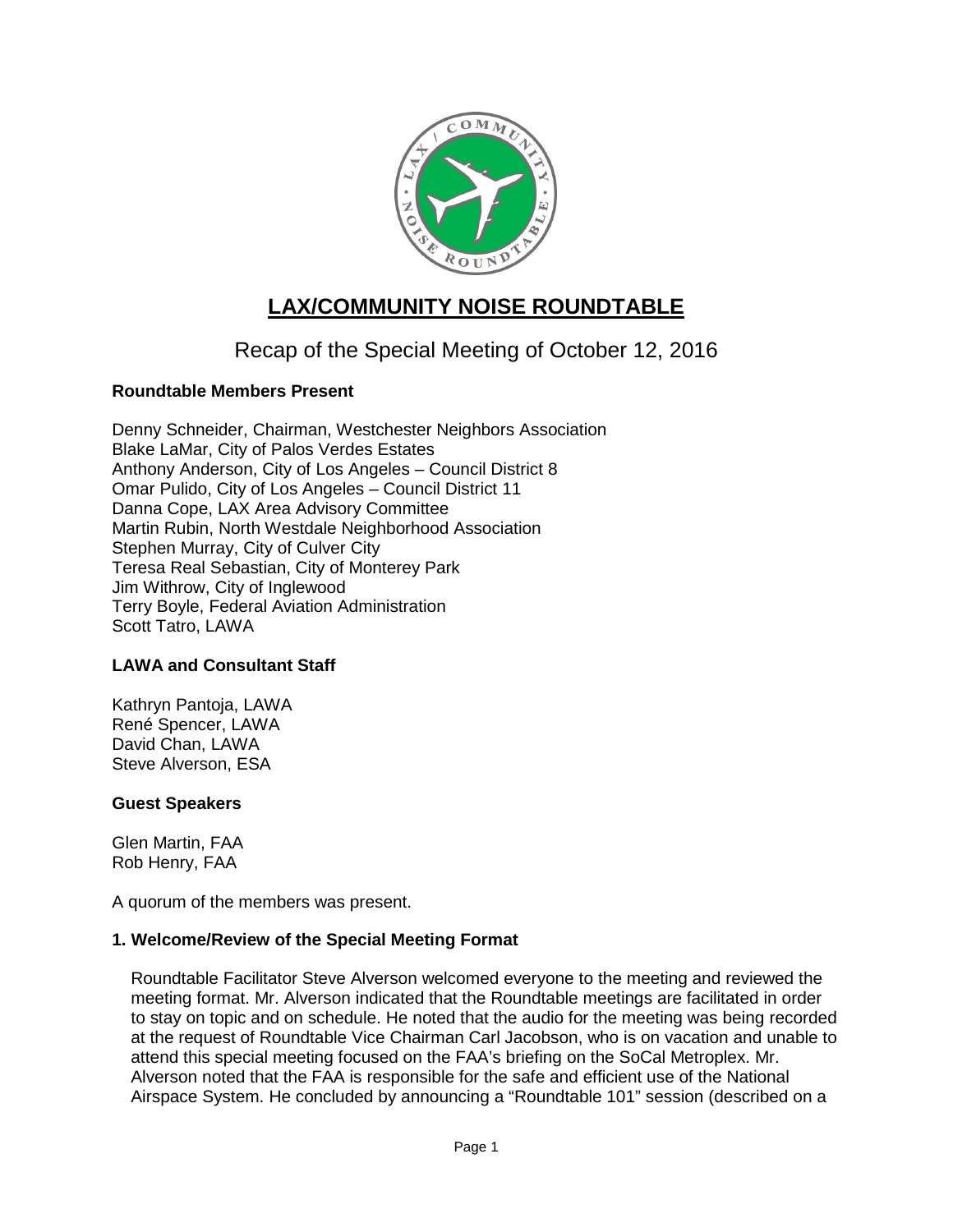flyer distributed to members) scheduled for 5:45 pm on November 9, 2016, immediately prior to the regular Roundtable meeting and noting that a light dinner would be provided to the Roundtable members.

## **2. Call to order, Pledge of Allegiance, and Identification of Those Present**

Roundtable Chairman Denny Schneider called the meeting to order at 7:00 p.m. PDT in the Samuel Greenberg Boardroom at LAX. Member Cope led the Roundtable members and audience in the pledge of allegiance. Roundtable members and members of the audience introduced themselves and stated their affiliations.

## **3. Work Program A1 – Briefing on FAA SoCal Metroplex Project**

Federal Aviation Administration (FAA) Regional Administrator Glen Martin, and FAA Southern California Metroplex Project Manager Rob Henry, presented an update on Metroplex Project including a review/response to the Roundtable's noise abatement recommendations and comment letters for the Metroplex Project, the procedures being implemented on November 10, 2016, the FAA's community engagement program, and the upcoming schedule of Metroplex events.

Mr. Martin stepped through each of the Roundtable-recommended noise abatement measures describing how they were considered by FAA and whether or not they could be implemented. The following is a summary by Work Program designation:

A3 – Early Turn of Aircraft Departing to the West - The Roundtable recommended placing a fix at the shoreline to help reduce early turns, but the FAA determined that it would be too close to the runway end to be picked up by the aircraft's flight management system. FAA placed departure fixes further out in the ocean, which will accomplish the same goal. FAA confirmed that aircraft flying a straight line to the initial fix will not make an early turn; however, an early turn could occur if aircraft are taken off the procedure by FAA Air Traffic Control for separation and safety requirements.

A6 – Improperly Flown LOOP Departures - FAA explained that the ORCKA RNAV SID that will replace the LOOP Departure was designed to have aircraft remain away from the beach communities and will be more precise than the current method of vectoring aircraft.

A10 – Turboprop Community Overflights - FAA indicated that SkyWest Airlines has retired its turboprop operations in mid-2015, which resulted in a significant decrease in turboprop flights over Palos Verdes. The turboprop JEDDD SID procedure was canceled and aircraft will continue to use the Seal Beach SID.

A11 – Continuous Descent Approaches at Lower Altitudes (La Habra Heights) - FAA indicated that aircraft cannot be on a glideslope greater than 3 degrees as they need to intercept the glideslope from below for safety. FAA considers glideslopes greater than 3 degrees as a safety risk.

FAA then reviewed responses to the Roundtable comments on the Metroplex EA as summarized below.

Exposing new residential areas to aircraft overflights – FAA responded that the purpose of the new Metroplex procedures is to improve safety and efficiency, increase repeatability, and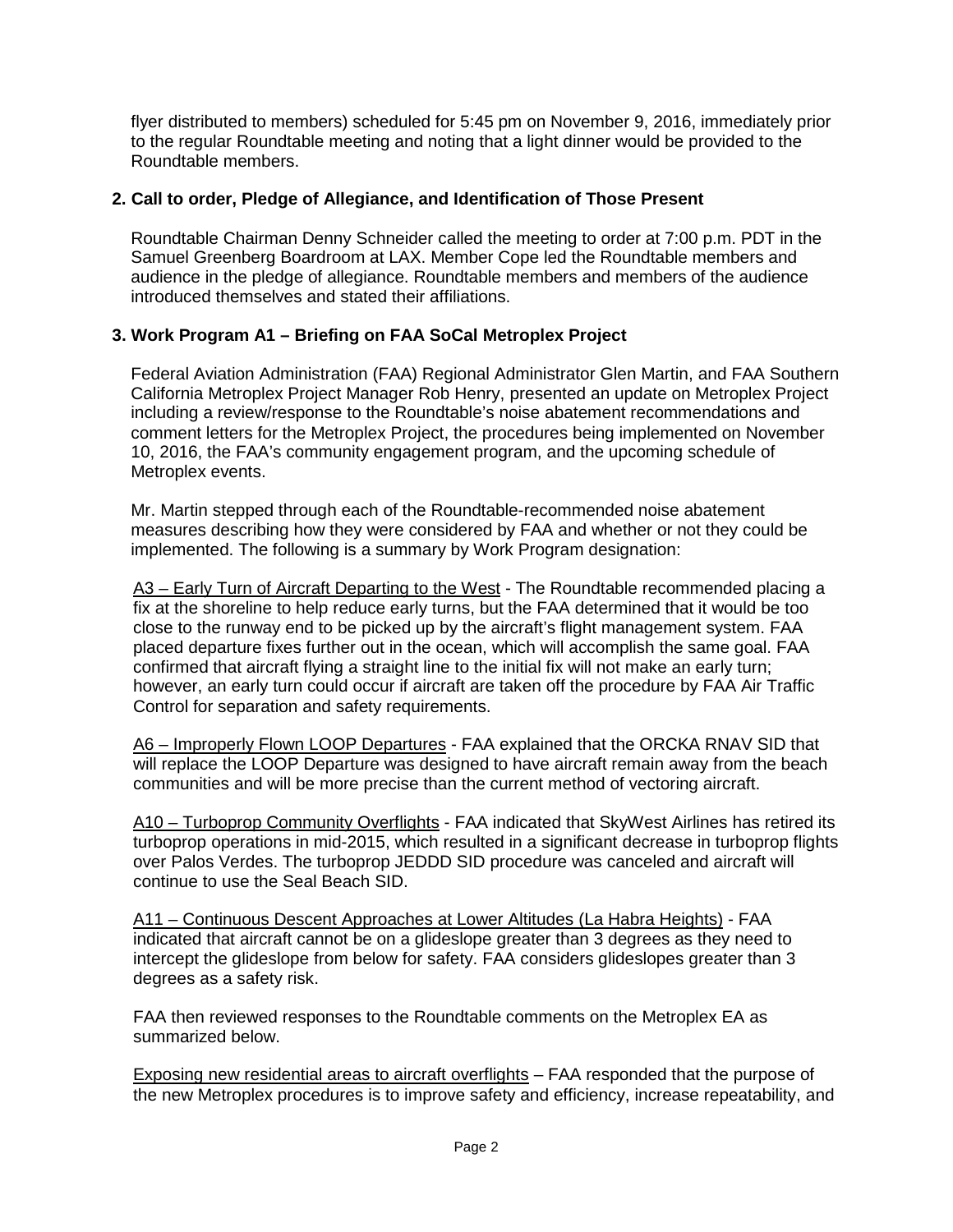reduce pilot/controller workload. FAA acknowledged some areas will receive new overflights, but indicated that the change would not result in significant or reportable noise impacts.

LAWA staff member David Chan asked whether the TRITON1 departure procedure would shift the flight tracks from Manhattan Beach to Redondo Beach. Mr. Henry confirmed TRITON1 would result in a shift.

Lowering aircraft altitudes over communities – FAA explained that due to airspace complexity in the Los Angeles Basin, most altitudes cannot be changed; however, based on community input, FAA developed the MDNYT STAR, which allows aircraft to fly up to 2,000 feet higher (8,000 to 10,000 ft. altitude at the CLIFY waypoint) during Over-Ocean Operations from midnight to 6:30 am. During Easterly Operations, FAA confirmed that the minimum crossing altitude of the CLIFY waypoint was lowered to 7,000 feet MSL from 8,000 feet MSL, so that it would tie into the new RNP procedure. FAA also looked into raising the altitude on the LADYJ SID, but could not do so as it would create numerous traffic conflicts.

New RNPs concentrate flights over waypoints such as CLIFY and TRNDO – FAA noted that the design team considered routing aircraft over compatible land uses such as highways and commercial where possible and acknowledged that the use of advanced navigation capabilities will result in the concentration of flight tracks.

Will FAA consider making changes after implementation? - FAA will monitor the situation closely and is willing to work with the Roundtable if there are concerns. FAA is willing to make adjustments if necessary. A member asked if the FAA could provide examples where the FAA and community have successfully worked together. FAA cited Charlotte and Washington D.C. as examples.

Concern over the Extended Downwind Approach over Monterey Park – FAA indicated it developed RNP approaches that will help keep aircraft that use the Extended Downwind west of the 710 freeway. When the LAWA representative asked whether the RNP would help Monterey Park, FAA responded that after a procedure is published, aircraft need to be equipped to fly it, pilots need to be trained to fly it, and the airlines need to select it. FAA suggested that the Roundtable may want to encourage the airlines to fly it, but noted that even if every aircraft were equipped to fly it, air traffic volume will still cause vectoring. FAA added that at the present time United, Southwest, and Delta are trained and equipped to fly the RNP approach.

Support of proposed procedures that will de-conflict SMO and LAX departures - FAA said that while the Design Team was unable to fully de-conflict SMO and LAX departures, they did develop a SID that will reduce reportable ground delays from Runway 21 at SMO.

Conduct the noise analysis using CNEL – FAA indicated that the SoCal Metroplex is solely a federal project. Therefore, DNL is the noise metric FAA is required to use.

The Draft EA does not provide sufficient detail and assumptions – FAA explained that the noise modeling and methodology met NEPA requirements and the final EA discussed all of the assumptions in detail.

FAA then provided a list of the SIDs, STARs, and approaches that are scheduled for implementation on November 10, 2016, highlighting the WAYVE ONE STAR for turboprops at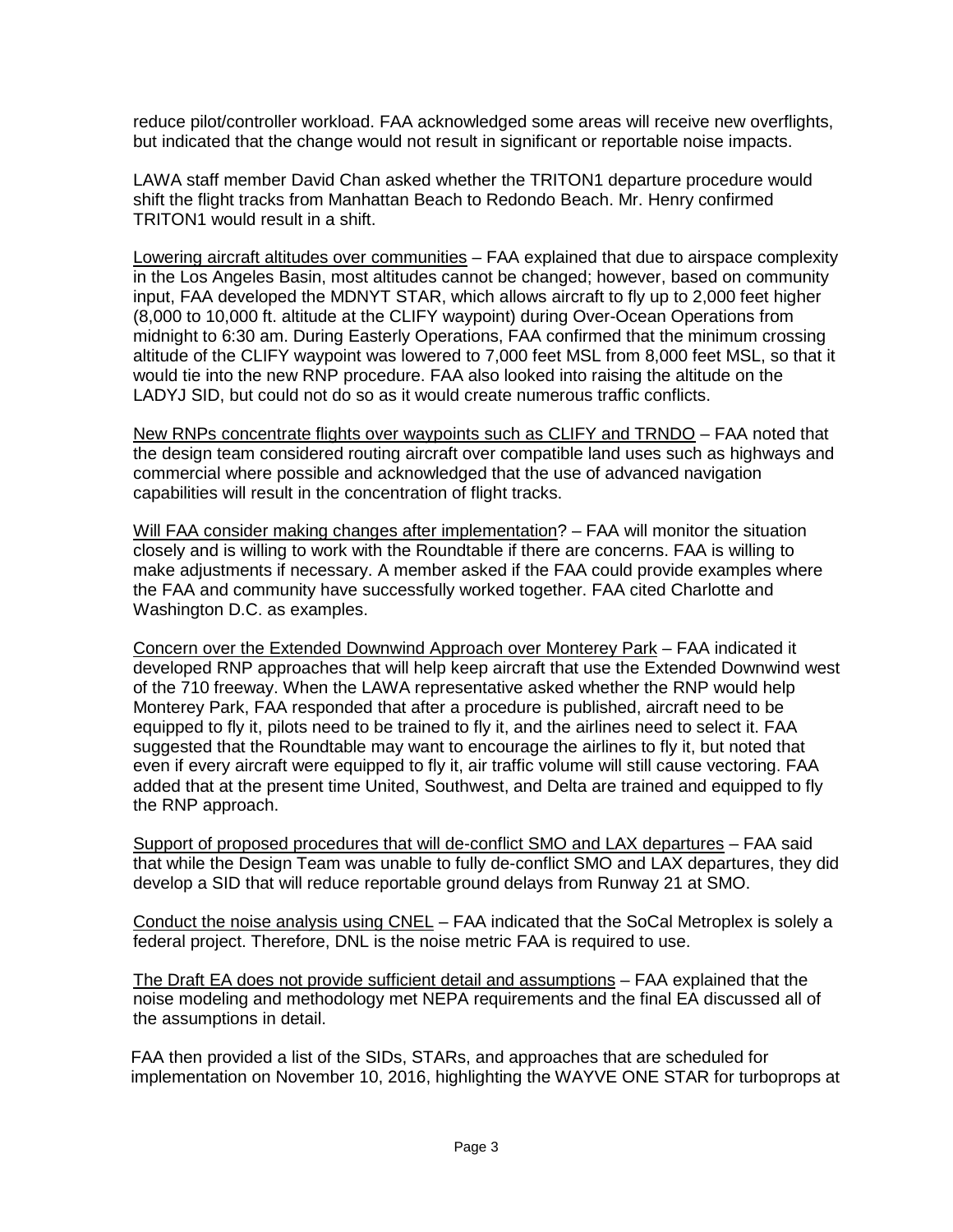LAX and the RNAV RNP procedures to Runways 06L/R and 07L/R, and invited the Roundtable to participate in the FAA's upcoming community engagement schedule.

When asked whether closure of SMO would affect the altitude of aircraft flying into LAX, FAA indicated the altitude of aircraft flying into LAX would not change.

When asked the number of aircraft operations the FAA is forecasting for LAX in 2016 and 2021, FAA indicated that the information is in the EA.

A member requested that the link to the video on how to use the Google maps in the EA be sent to the Roundtable members.

A member asked why the location of a fix on the IRNMN ONE STAR shifted closer to the shore. FAA representative said he did not know why the fix had moved. A member then asked whether the fix be could be moved back toward the ocean.

The FAA's SoCal Metroplex Project presentation can be found at [http://www.lawa.org/LAXNoiseRoundTable.aspx.](http://www.lawa.org/LAXNoiseRoundTable.aspx)

#### **4. Roundtable Member Discussion**

LAWA reminded the members that there will be a "Roundtable 101" presentation beginning at 5:45 pm prior to the next regular Roundtable meeting on November 9, 2016 in the room next to the Board Room. He added that a light dinner will be provided. A Roundtable member asked whether the Roundtable 101 presentation could be sent out in advance of the meeting.

#### **5. Comments from the Public**

Chairman Schneider opened the public comment period and asked that speakers keep their remarks to three minutes in length.

A Long Beach resident stated that WebTrak has not been working for five days. LAWA representative Scott explained that the FAA radar feed has been down nationwide for several days due to security issues. She noted that she is experiencing aircraft from LAX at 11 pm, 12 am, and 1 am overflying her home. She asked how someone gets on the LAX Roundtable. Chairman Schneider said that a letter appointing her to the Roundtable is required.

A member of the South LA Alliance noted that she thought that the FAA was going to provide a briefing on the Metroplex not a response to the Roundtable's recommendations. She offered to be a liaison to the FAA's public outreach efforts on the  $25<sup>th</sup>$  and  $26<sup>th</sup>$ . She added she would like to see the flight tracks concentrated over commercial areas and would like to know the percent deviations from the new procedures.

A 20-year resident of Mar Vista who lives east of SMO noted that every plane goes over his property, especially the A-380s including one at 4:30 am. He added the planes rumble his walls. He thanked the Roundtable for its work.

#### **7. Formal Action Items and Other Requests**

#### **Formal Action Taken**